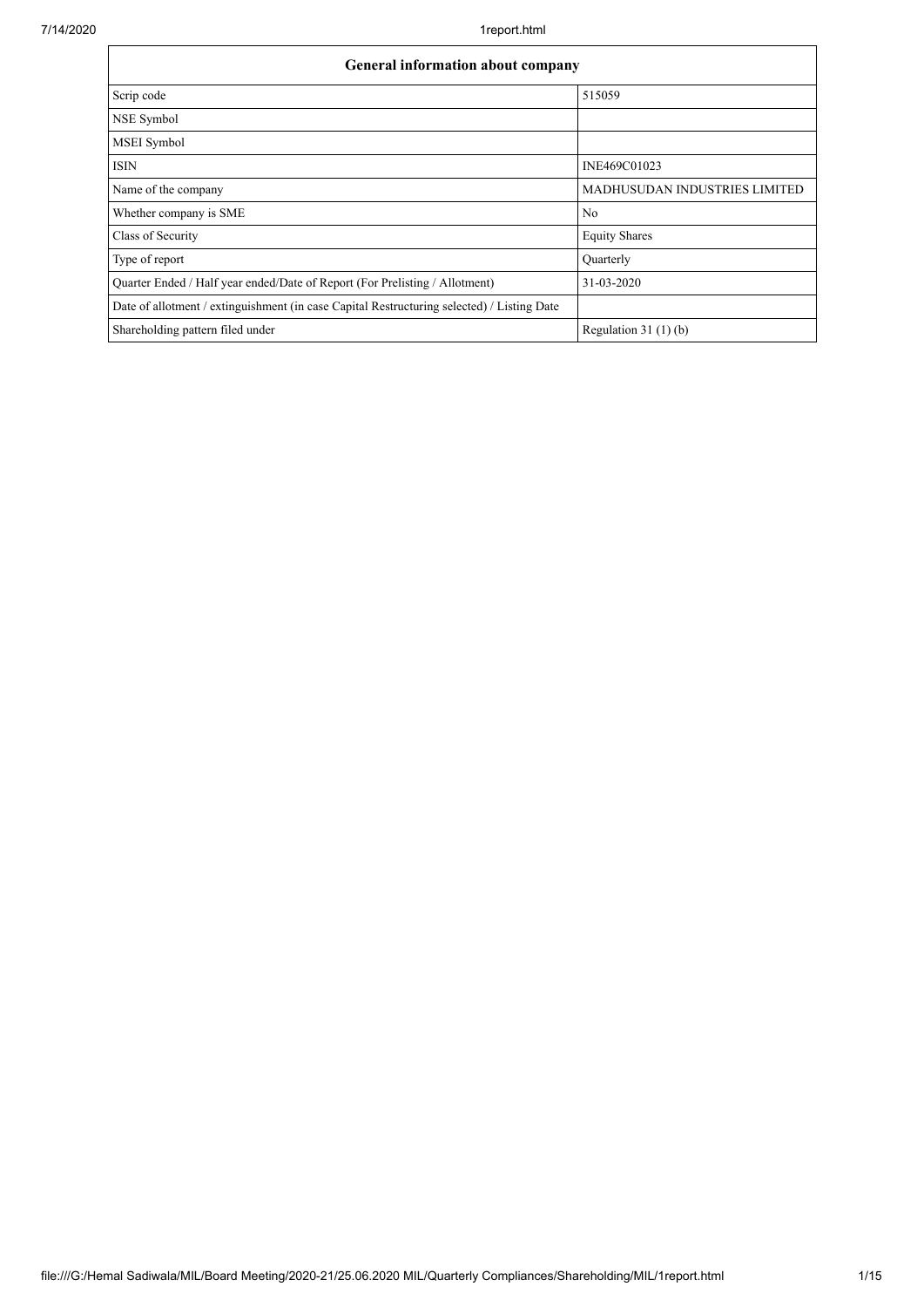|                 | <b>Declaration</b>                                                                        |                |                                |                       |                             |  |  |  |  |  |  |
|-----------------|-------------------------------------------------------------------------------------------|----------------|--------------------------------|-----------------------|-----------------------------|--|--|--|--|--|--|
| Sr.<br>No.      | Particular                                                                                | Yes/No         | Promoter and<br>Promoter Group | Public<br>shareholder | Non Promoter-<br>Non Public |  |  |  |  |  |  |
| $\mathbf{1}$    | Whether the Listed Entity has issued any partly paid up shares?                           | N <sub>0</sub> | No                             | N <sub>0</sub>        | N <sub>0</sub>              |  |  |  |  |  |  |
| $\overline{2}$  | Whether the Listed Entity has issued any Convertible Securities<br>9                      | N <sub>0</sub> | N <sub>o</sub>                 | N <sub>o</sub>        | N <sub>o</sub>              |  |  |  |  |  |  |
| 3               | Whether the Listed Entity has issued any Warrants?                                        | N <sub>0</sub> | N <sub>o</sub>                 | N <sub>o</sub>        | N <sub>o</sub>              |  |  |  |  |  |  |
| $\overline{4}$  | Whether the Listed Entity has any shares against which<br>depository receipts are issued? | N <sub>0</sub> | N <sub>o</sub>                 | N <sub>o</sub>        | N <sub>o</sub>              |  |  |  |  |  |  |
| 5               | Whether the Listed Entity has any shares in locked-in?                                    | N <sub>0</sub> | No                             | N <sub>0</sub>        | No                          |  |  |  |  |  |  |
| 6               | Whether any shares held by promoters are pledge or otherwise<br>encumbered?               | N <sub>0</sub> | N <sub>o</sub>                 |                       |                             |  |  |  |  |  |  |
| $7\overline{ }$ | Whether company has equity shares with differential voting<br>rights?                     | N <sub>o</sub> | N <sub>o</sub>                 | N <sub>o</sub>        | N <sub>o</sub>              |  |  |  |  |  |  |
| 8               | Whether the listed entity has any significant beneficial owner?                           | N <sub>0</sub> |                                |                       |                             |  |  |  |  |  |  |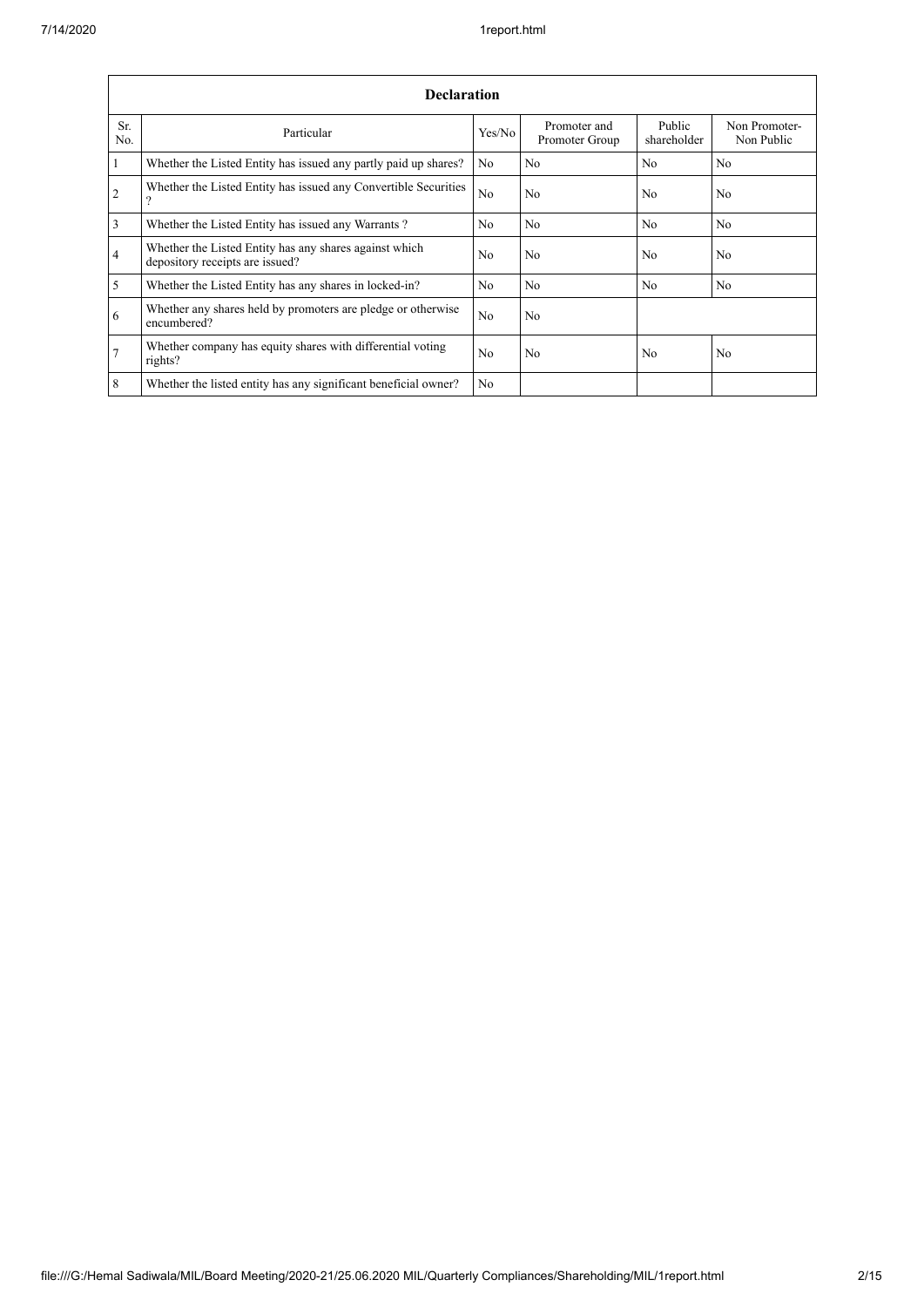|                                                          | Table I - Summary Statement holding of specified securities |           |                       |                          |                  |                                          |                                        |                                                                  |                           |            |                     |
|----------------------------------------------------------|-------------------------------------------------------------|-----------|-----------------------|--------------------------|------------------|------------------------------------------|----------------------------------------|------------------------------------------------------------------|---------------------------|------------|---------------------|
| Category<br>Category<br>of<br>shareholder<br>(1)<br>(II) |                                                             | Nos. Of   | No. of<br>fully paid  | No. Of<br>Partly         | No. Of<br>shares | Total nos.<br>shares                     | Shareholding as a<br>% of total no. of | Number of Voting Rights held in each<br>class of securities (IX) |                           |            |                     |
|                                                          | shareholders                                                | up equity | paid-up<br>equity     | underlying<br>Depository | held (VII)       | shares (calculated<br>as per SCRR, 1957) |                                        |                                                                  | No of Voting (XIV) Rights | Total as a |                     |
|                                                          |                                                             | (III)     | shares<br>held $(IV)$ | shares<br>held(V)        | Receipts<br>(VI) | $= (IV) +$<br>$(V)$ + $(VI)$             | (VIII) As a % of<br>$(A+B+C2)$         | Class<br>eg: X                                                   | Class<br>eg:y             | Total      | $%$ of<br>$(A+B+C)$ |
| (A)                                                      | Promoter<br>&<br>Promoter<br>Group                          | 8         | 3187001               |                          |                  | 3187001                                  | 59.29                                  | 3187001                                                          |                           | 3187001    | 59.29               |
| (B)                                                      | Public                                                      | 5041      | 2187999               |                          |                  | 2187999                                  | 40.71                                  | 2187999                                                          |                           | 2187999    | 40.71               |
| (C)                                                      | Non<br>Promoter-<br>Non Public                              |           |                       |                          |                  |                                          |                                        |                                                                  |                           |            |                     |
| (C1)                                                     | <b>Shares</b><br>underlying<br><b>DRs</b>                   |           |                       |                          |                  |                                          |                                        |                                                                  |                           |            |                     |
| (C2)                                                     | Shares held<br>by<br>Employee<br>Trusts                     |           |                       |                          |                  |                                          |                                        |                                                                  |                           |            |                     |
|                                                          | Total                                                       | 5049      | 5375000               |                          |                  | 5375000                                  | 100                                    | 5375000                                                          |                           | 5375000    | 100                 |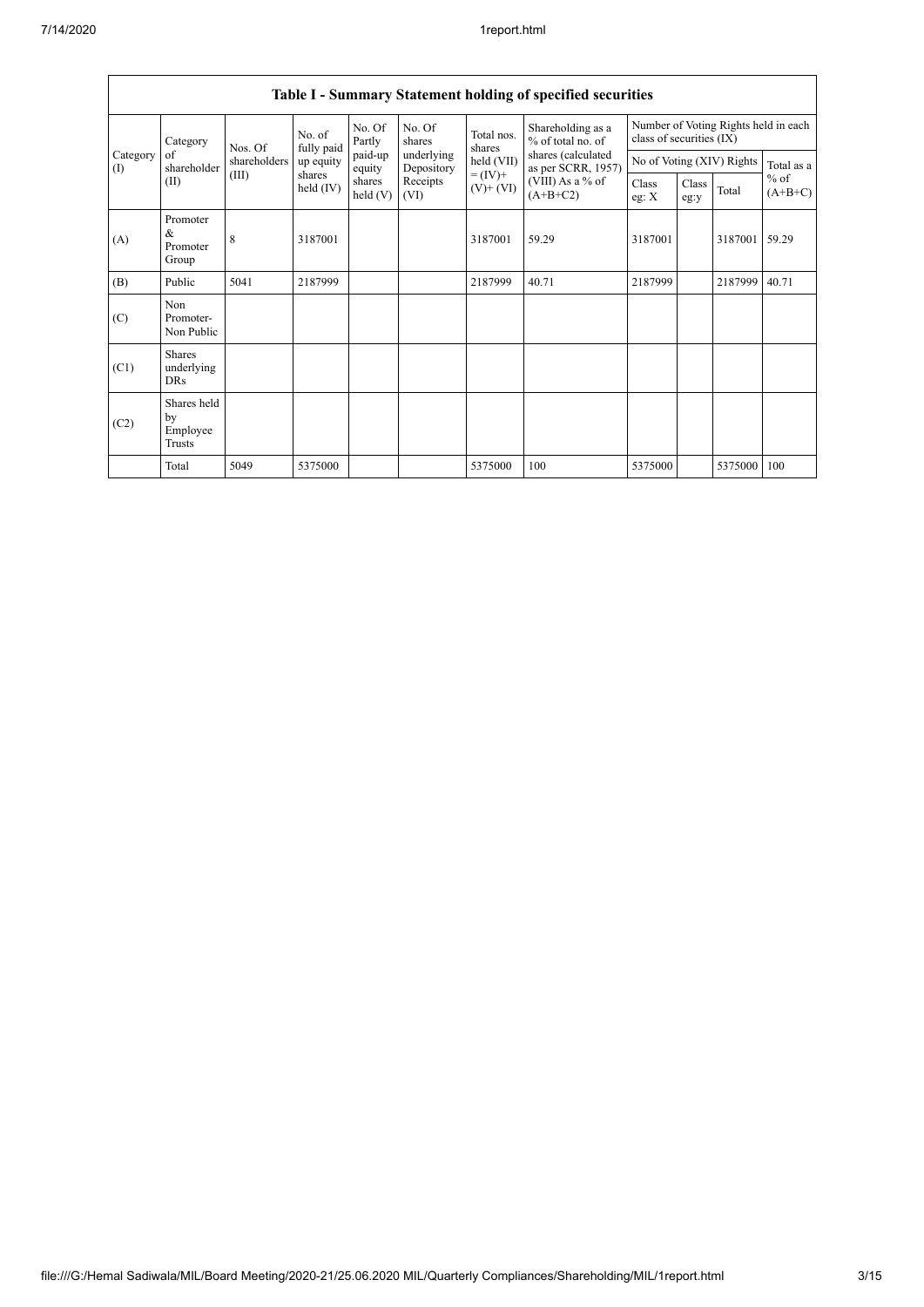|                          | Table I - Summary Statement holding of specified securities |                                                                                                                                                                         |                                                  |                                                                                            |                                                                                    |                                                         |            |                                                                               |                                |                                       |  |
|--------------------------|-------------------------------------------------------------|-------------------------------------------------------------------------------------------------------------------------------------------------------------------------|--------------------------------------------------|--------------------------------------------------------------------------------------------|------------------------------------------------------------------------------------|---------------------------------------------------------|------------|-------------------------------------------------------------------------------|--------------------------------|---------------------------------------|--|
| Category<br>$($ $\Gamma$ | Category<br>of<br>shareholder<br>(II)                       | No. Of<br>No. of<br><b>Shares</b><br><b>Shares</b><br>Underlying<br>Underlying<br>Outstanding<br>Outstanding<br>convertible<br>Warrants<br>securities<br>$(X_i)$<br>(X) |                                                  | No. Of Shares<br>Underlying<br>Outstanding<br>convertible                                  | Shareholding, as a %<br>assuming full<br>conversion of<br>convertible securities ( | Number of<br>Locked in<br>shares (XII)                  |            | Number of<br><b>Shares</b><br>pledged or<br>otherwise<br>encumbered<br>(XIII) |                                | Number of<br>equity shares<br>held in |  |
|                          |                                                             |                                                                                                                                                                         | securities and<br>No. Of<br>Warrants (Xi)<br>(a) | as a percentage of<br>diluted share capital)<br>$(XI) = (VII)+(X) As a %$<br>of $(A+B+C2)$ | No.<br>(a)                                                                         | As a<br>$%$ of<br>total<br><b>Shares</b><br>held<br>(b) | No.<br>(a) | As $\mathbf{a}$<br>$%$ of<br>total<br><b>Shares</b><br>held<br>(b)            | dematerialized<br>form $(XIV)$ |                                       |  |
| (A)                      | Promoter<br>$\&$<br>Promoter<br>Group                       |                                                                                                                                                                         |                                                  |                                                                                            | 59.29                                                                              |                                                         |            |                                                                               |                                | 3187001                               |  |
| (B)                      | Public                                                      |                                                                                                                                                                         |                                                  |                                                                                            | 40.71                                                                              |                                                         |            |                                                                               |                                | 1833255                               |  |
| (C)                      | Non<br>Promoter-<br>Non Public                              |                                                                                                                                                                         |                                                  |                                                                                            |                                                                                    |                                                         |            |                                                                               |                                |                                       |  |
| (C1)                     | <b>Shares</b><br>underlying<br><b>DRs</b>                   |                                                                                                                                                                         |                                                  |                                                                                            |                                                                                    |                                                         |            |                                                                               |                                |                                       |  |
| (C2)                     | Shares held<br>by<br>Employee<br>Trusts                     |                                                                                                                                                                         |                                                  |                                                                                            |                                                                                    |                                                         |            |                                                                               |                                |                                       |  |
|                          | Total                                                       |                                                                                                                                                                         |                                                  |                                                                                            | 100                                                                                |                                                         |            |                                                                               |                                | 5020256                               |  |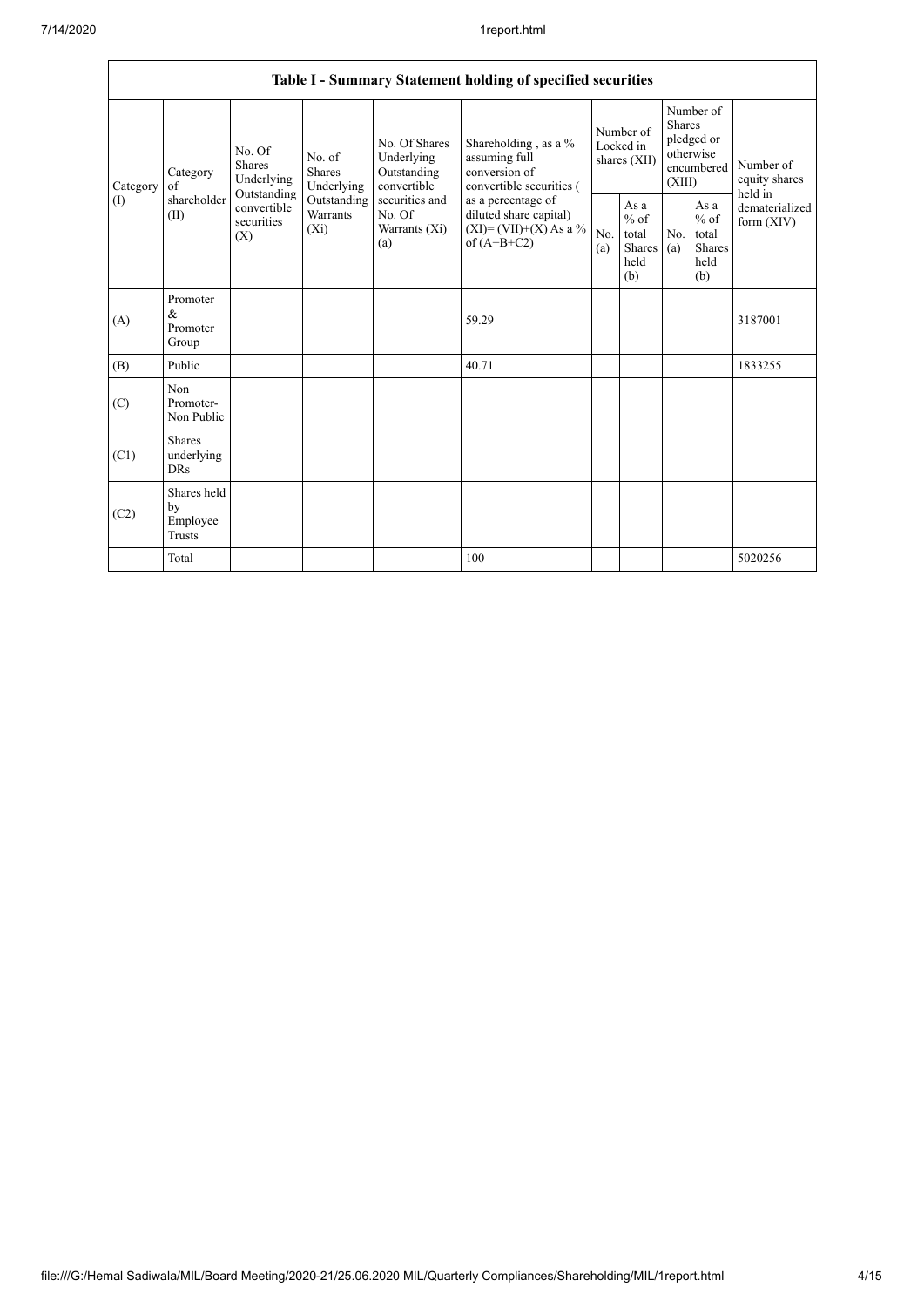$\mathbf{r}$ 

| Table II - Statement showing shareholding pattern of the Promoter and Promoter Group        |                                                                                                                     |                                                                              |                            |                                 |                                    |                             |                                              |                               |               |                                 |                           |
|---------------------------------------------------------------------------------------------|---------------------------------------------------------------------------------------------------------------------|------------------------------------------------------------------------------|----------------------------|---------------------------------|------------------------------------|-----------------------------|----------------------------------------------|-------------------------------|---------------|---------------------------------|---------------------------|
|                                                                                             |                                                                                                                     |                                                                              | No. of                     | No.<br><b>Of</b>                | No. Of                             | Total<br>nos.               | Shareholding<br>as a % of total              | each class of securities (IX) |               | Number of Voting Rights held in |                           |
| Sr.                                                                                         | Category & Name<br>of the                                                                                           | Nos. Of<br>shareholders                                                      | fully<br>paid up<br>equity | Partly<br>paid-<br>up           | shares<br>underlying<br>Depository | shares<br>held<br>$(VII) =$ | no. of shares<br>(calculated as<br>per SCRR, | No of Voting (XIV) Rights     |               |                                 | Total<br>as a %<br>of     |
|                                                                                             | Shareholders (I)                                                                                                    | (III)                                                                        | shares<br>held (IV)        | equity<br>shares<br>held<br>(V) | Receipts<br>(VI)                   | $(IV)+$<br>$(V)$ +<br>(VI)  | 1957) (VIII)<br>As a % of<br>$(A+B+C2)$      | Class eg:<br>X                | Class<br>eg:y | Total                           | Total<br>Voting<br>rights |
| $\boldsymbol{\rm{A}}$                                                                       | Table II - Statement showing shareholding pattern of the Promoter and Promoter Group                                |                                                                              |                            |                                 |                                    |                             |                                              |                               |               |                                 |                           |
| (1)                                                                                         | Indian                                                                                                              |                                                                              |                            |                                 |                                    |                             |                                              |                               |               |                                 |                           |
| (a)                                                                                         | Individuals/Hindu<br>undivided Family                                                                               | 3                                                                            | 1171657                    |                                 |                                    | 1171657                     | 21.8                                         | 1171657                       |               | 1171657                         | 21.8                      |
| (d)                                                                                         | Any Other<br>(specify)                                                                                              | 5                                                                            | 2015344                    |                                 |                                    | 2015344                     | 37.49                                        | 2015344                       |               | 2015344                         | 37.49                     |
| Sub-Total (A)<br>(1)                                                                        |                                                                                                                     | 8                                                                            | 3187001                    |                                 |                                    | 3187001                     | 59.29                                        | 3187001                       |               | 3187001                         | 59.29                     |
| (2)                                                                                         | Foreign                                                                                                             |                                                                              |                            |                                 |                                    |                             |                                              |                               |               |                                 |                           |
| Total<br>Shareholding<br>of Promoter<br>and Promoter<br>Group $(A)=$<br>$(A)(1)+(A)$<br>(2) |                                                                                                                     | 8                                                                            | 3187001                    |                                 |                                    | 3187001                     | 59.29                                        | 3187001                       |               | 3187001                         | 59.29                     |
| $\, {\bf B}$                                                                                |                                                                                                                     | Table III - Statement showing shareholding pattern of the Public shareholder |                            |                                 |                                    |                             |                                              |                               |               |                                 |                           |
| (1)                                                                                         | Institutions                                                                                                        |                                                                              |                            |                                 |                                    |                             |                                              |                               |               |                                 |                           |
| (a)                                                                                         | Mutual Funds                                                                                                        | 3                                                                            | 275                        |                                 |                                    | 275                         | 0.01                                         | 275                           |               | 275                             | 0.01                      |
| (f)                                                                                         | Financial<br>Institutions/ Banks                                                                                    | 8                                                                            | 2625                       |                                 |                                    | 2625                        | 0.05                                         | 2625                          |               | 2625                            | 0.05                      |
| (g)                                                                                         | Insurance<br>Companies                                                                                              | 5                                                                            | 268492                     |                                 |                                    | 268492                      | 5                                            | 268492                        |               | 268492                          | 5                         |
| Sub-Total (B)<br>(1)                                                                        |                                                                                                                     | 16                                                                           | 271392                     |                                 |                                    | 271392                      | 5.05                                         | 271392                        |               | 271392                          | 5.05                      |
| (3)                                                                                         | Non-institutions                                                                                                    |                                                                              |                            |                                 |                                    |                             |                                              |                               |               |                                 |                           |
| (a(i))                                                                                      | Individuals -<br>i.Individual<br>shareholders<br>holding nominal<br>share capital up to<br>Rs. 2 lakhs.             | 4915                                                                         | 1179224                    |                                 |                                    | 1179224                     | 21.94                                        | 1179224                       |               | 1179224 21.94                   |                           |
| (a(ii))                                                                                     | Individuals - ii.<br>Individual<br>shareholders<br>holding nominal<br>share capital in<br>excess of Rs. 2<br>lakhs. | 5                                                                            | 433105                     |                                 |                                    | 433105                      | 8.06                                         | 433105                        |               | 433105                          | 8.06                      |
| (e)                                                                                         | Any Other<br>(specify)                                                                                              | 105                                                                          | 304278                     |                                 |                                    | 304278                      | 5.66                                         | 304278                        |               | 304278                          | 5.66                      |
| Sub-Total (B)<br>(3)                                                                        |                                                                                                                     | 5025                                                                         | 1916607                    |                                 |                                    | 1916607                     | 35.66                                        | 1916607                       |               | 1916607                         | 35.66                     |
| <b>Total Public</b><br>Shareholding<br>$(B)=(B)(1)+$<br>$(B)(2)+(B)(3)$                     |                                                                                                                     | 5041                                                                         | 2187999                    |                                 |                                    | 2187999                     | 40.71                                        | 2187999                       |               | 2187999 40.71                   |                           |
| $\mathbf C$                                                                                 | Table IV - Statement showing shareholding pattern of the Non Promoter- Non Public shareholder                       |                                                                              |                            |                                 |                                    |                             |                                              |                               |               |                                 |                           |
| Total (<br>$A+B+C2$ )                                                                       |                                                                                                                     | 5049                                                                         | 5375000                    |                                 |                                    | 5375000                     | 100                                          | 5375000                       |               | 5375000                         | 100                       |
| Total<br>$(A+B+C)$                                                                          |                                                                                                                     | 5049                                                                         | 5375000                    |                                 |                                    | 5375000                     | 100                                          | 5375000                       |               | 5375000                         | 100                       |

٦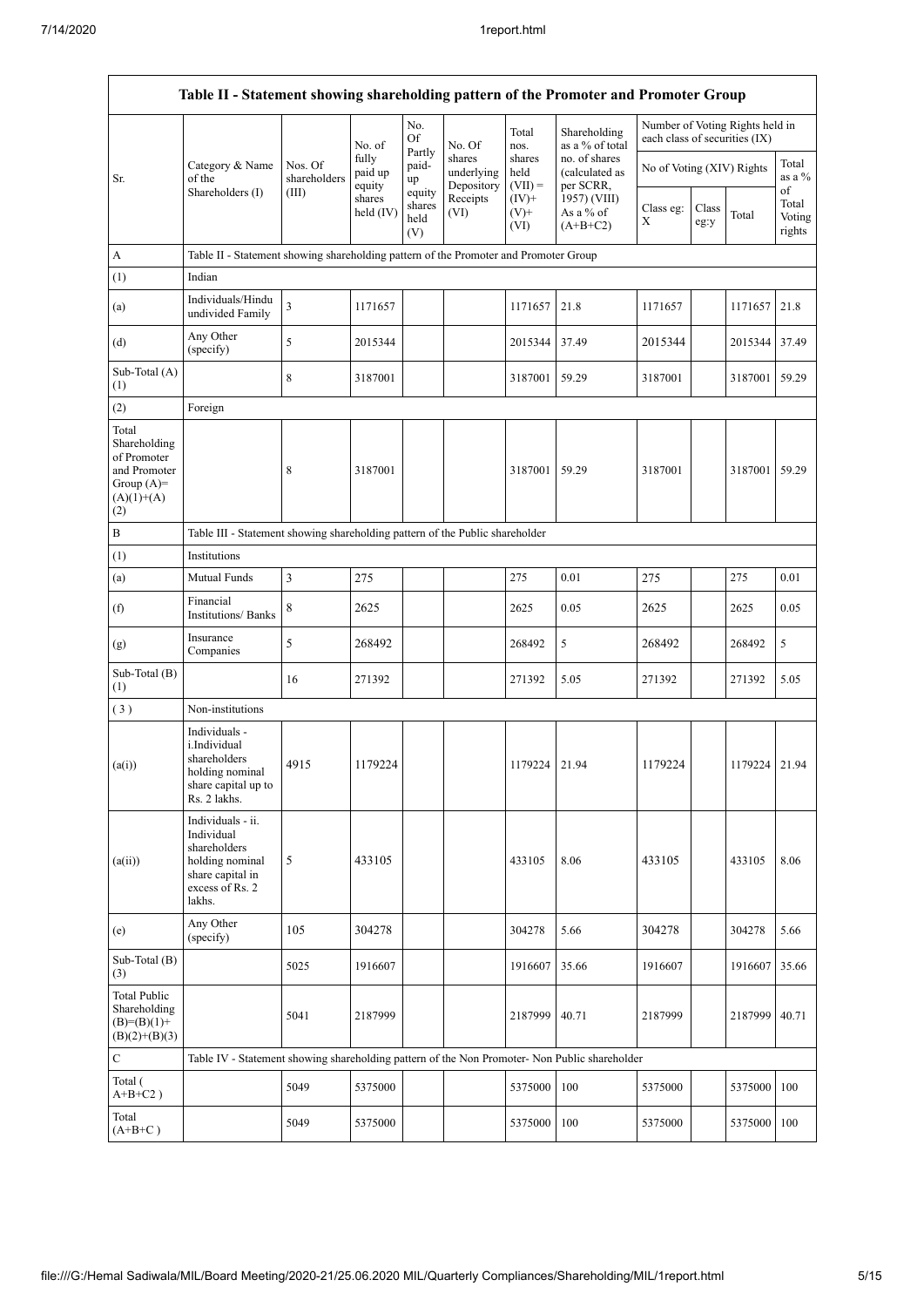| Table II - Statement showing shareholding pattern of the Promoter and Promoter Group    |                                                                                                                                                           |            |                                                           |                                                                                               |                                        |                                                  |                         |                                                    |                                                         |  |  |
|-----------------------------------------------------------------------------------------|-----------------------------------------------------------------------------------------------------------------------------------------------------------|------------|-----------------------------------------------------------|-----------------------------------------------------------------------------------------------|----------------------------------------|--------------------------------------------------|-------------------------|----------------------------------------------------|---------------------------------------------------------|--|--|
| Sr.                                                                                     | No. Of<br>No. of<br><b>Shares</b><br><b>Shares</b><br>Underlying<br>Outstanding<br>Outstanding<br>convertible<br>Warrants<br>securities<br>$(X_i)$<br>(X) | Underlying | No. Of Shares<br>Underlying<br>Outstanding<br>convertible | Shareholding, as a %<br>assuming full conversion of<br>convertible securities (as a           | Number of<br>Locked in<br>shares (XII) |                                                  | <b>Shares</b><br>(XIII) | Number of<br>pledged or<br>otherwise<br>encumbered | Number of<br>equity shares<br>held in<br>dematerialized |  |  |
|                                                                                         |                                                                                                                                                           |            | securities and<br>No. Of Warrants<br>(Xi)(a)              | percentage of diluted share<br>capital) $(XI) = (VII)+(X) As$<br>a % of $(A+B+C2)$            |                                        | As a<br>$%$ of<br>total<br>Shares<br>held<br>(b) | No.<br>(a)              | As a<br>$%$ of<br>total<br>Shares<br>held<br>(b)   | form $(XIV)$                                            |  |  |
| A                                                                                       |                                                                                                                                                           |            |                                                           | Table II - Statement showing shareholding pattern of the Promoter and Promoter Group          |                                        |                                                  |                         |                                                    |                                                         |  |  |
| (1)                                                                                     | Indian                                                                                                                                                    |            |                                                           |                                                                                               |                                        |                                                  |                         |                                                    |                                                         |  |  |
| (a)                                                                                     |                                                                                                                                                           |            |                                                           | 21.8                                                                                          |                                        |                                                  |                         |                                                    | 1171657                                                 |  |  |
| (d)                                                                                     |                                                                                                                                                           |            |                                                           | 37.49                                                                                         |                                        |                                                  |                         |                                                    | 2015344                                                 |  |  |
| Sub-Total (A)<br>(1)                                                                    |                                                                                                                                                           |            |                                                           | 59.29                                                                                         |                                        |                                                  |                         |                                                    | 3187001                                                 |  |  |
| (2)                                                                                     | Foreign                                                                                                                                                   |            |                                                           |                                                                                               |                                        |                                                  |                         |                                                    |                                                         |  |  |
| Total<br>Shareholding<br>of Promoter<br>and Promoter<br>Group $(A)=$<br>$(A)(1)+(A)(2)$ |                                                                                                                                                           |            |                                                           | 59.29                                                                                         |                                        |                                                  |                         |                                                    | 3187001                                                 |  |  |
| $\, {\bf B}$                                                                            |                                                                                                                                                           |            |                                                           | Table III - Statement showing shareholding pattern of the Public shareholder                  |                                        |                                                  |                         |                                                    |                                                         |  |  |
| (1)                                                                                     | Institutions                                                                                                                                              |            |                                                           |                                                                                               |                                        |                                                  |                         |                                                    |                                                         |  |  |
| (a)                                                                                     |                                                                                                                                                           |            |                                                           | 0.01                                                                                          |                                        |                                                  |                         |                                                    | $\boldsymbol{0}$                                        |  |  |
| (f)                                                                                     |                                                                                                                                                           |            |                                                           | 0.05                                                                                          |                                        |                                                  |                         |                                                    | $\mathbf{0}$                                            |  |  |
| (g)                                                                                     |                                                                                                                                                           |            |                                                           | 5                                                                                             |                                        |                                                  |                         |                                                    | 268492                                                  |  |  |
| Sub-Total (B)<br>(1)                                                                    |                                                                                                                                                           |            |                                                           | 5.05                                                                                          |                                        |                                                  |                         |                                                    | 268492                                                  |  |  |
| (3)                                                                                     | Non-institutions                                                                                                                                          |            |                                                           |                                                                                               |                                        |                                                  |                         |                                                    |                                                         |  |  |
| (a(i))                                                                                  |                                                                                                                                                           |            |                                                           | 21.94                                                                                         |                                        |                                                  |                         |                                                    | 836000                                                  |  |  |
| (a(ii))                                                                                 |                                                                                                                                                           |            |                                                           | 8.06                                                                                          |                                        |                                                  |                         |                                                    | 433105                                                  |  |  |
| (e)                                                                                     |                                                                                                                                                           |            |                                                           | 5.66                                                                                          |                                        |                                                  |                         |                                                    | 295658                                                  |  |  |
| Sub-Total (B)<br>(3)                                                                    |                                                                                                                                                           |            |                                                           | 35.66                                                                                         |                                        |                                                  |                         |                                                    | 1564763                                                 |  |  |
| <b>Total Public</b><br>Shareholding<br>$(B)= (B)(1) +$<br>$(B)(2)+(B)(3)$               |                                                                                                                                                           |            |                                                           | 40.71                                                                                         |                                        |                                                  |                         |                                                    | 1833255                                                 |  |  |
| $\mathbf C$                                                                             |                                                                                                                                                           |            |                                                           | Table IV - Statement showing shareholding pattern of the Non Promoter- Non Public shareholder |                                        |                                                  |                         |                                                    |                                                         |  |  |
| Total (<br>$A+B+C2$ )                                                                   |                                                                                                                                                           |            |                                                           | 100                                                                                           |                                        |                                                  |                         |                                                    | 5020256                                                 |  |  |
| Total (A+B+C                                                                            |                                                                                                                                                           |            |                                                           | 100                                                                                           |                                        |                                                  |                         |                                                    | 5020256                                                 |  |  |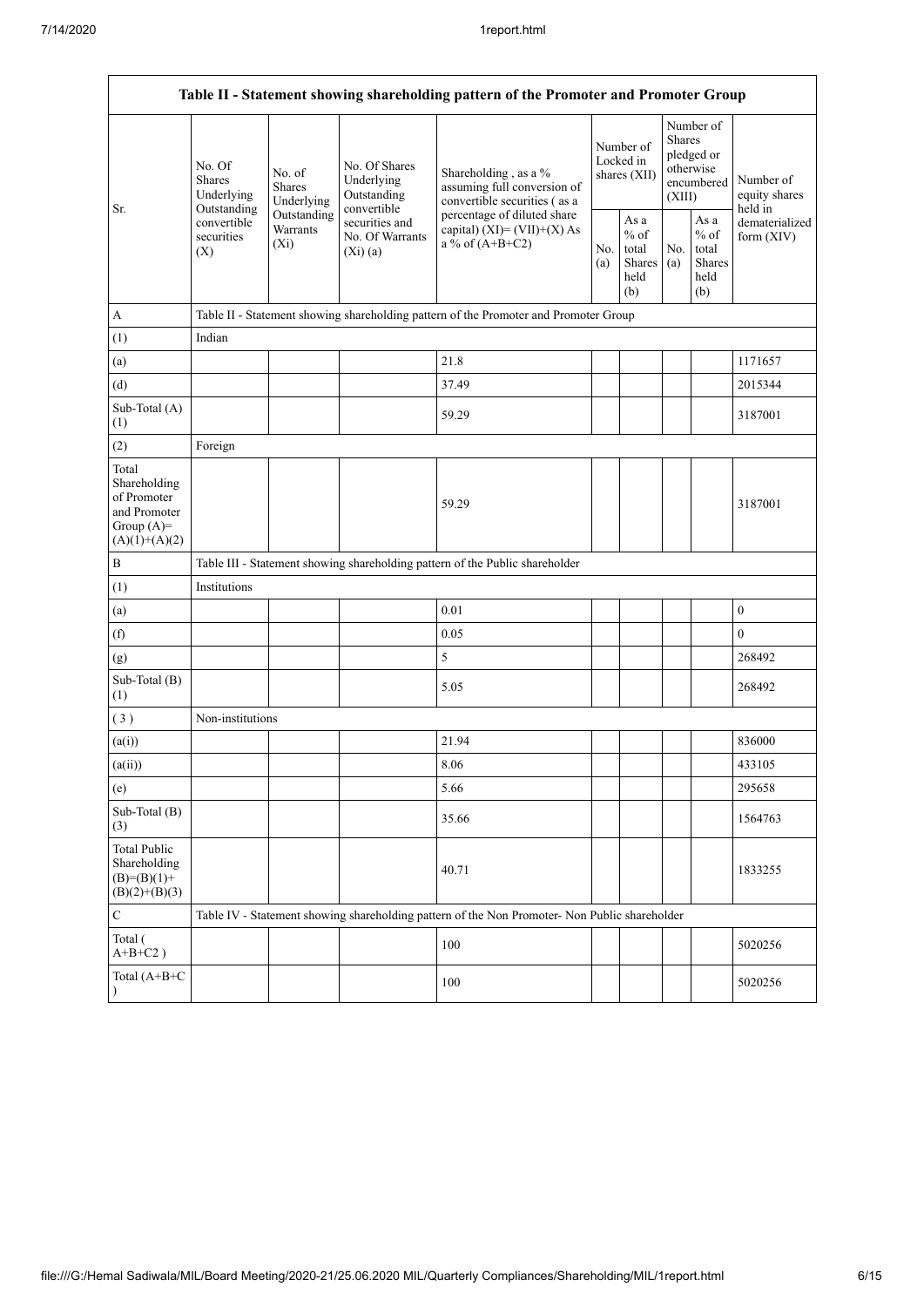|                                                                                                                                                                                          | Individuals/Hindu undivided Family                            |                      |                    |                       |  |  |  |  |  |  |
|------------------------------------------------------------------------------------------------------------------------------------------------------------------------------------------|---------------------------------------------------------------|----------------------|--------------------|-----------------------|--|--|--|--|--|--|
| Searial No.                                                                                                                                                                              | $\mathbf{1}$                                                  | $\overline{2}$       | 3                  |                       |  |  |  |  |  |  |
| Name of the<br>Shareholders (I)                                                                                                                                                          | <b>SMITI SOMANY</b>                                           | <b>VIKRAM SOMANY</b> | DEEPSHIKHA KHAITAN | Click here to go back |  |  |  |  |  |  |
| PAN(II)                                                                                                                                                                                  | ALNPS7138R                                                    | AKUPS8219B           | AGCPK8668E         | Total                 |  |  |  |  |  |  |
| No. of fully paid<br>up equity shares<br>held (IV)                                                                                                                                       | 613120                                                        | 538979               | 19558              | 1171657               |  |  |  |  |  |  |
| No. Of Partly paid-<br>up equity shares<br>held(V)                                                                                                                                       |                                                               |                      |                    |                       |  |  |  |  |  |  |
| No. Of shares<br>underlying<br>Depository<br>Receipts (VI)                                                                                                                               |                                                               |                      |                    |                       |  |  |  |  |  |  |
| Total nos. shares<br>held $(VII) = (IV) +$<br>$(V)$ + $(VI)$                                                                                                                             | 613120                                                        | 538979               | 19558              | 1171657               |  |  |  |  |  |  |
| Shareholding as a<br>% of total no. of<br>shares (calculated<br>as per SCRR,<br>1957) (VIII) As a<br>% of $(A+B+C2)$                                                                     | 11.41                                                         | 10.03                | 0.36               | 21.8                  |  |  |  |  |  |  |
|                                                                                                                                                                                          | Number of Voting Rights held in each class of securities (IX) |                      |                    |                       |  |  |  |  |  |  |
| Class eg: $X$                                                                                                                                                                            | 613120                                                        | 538979               | 19558              | 1171657               |  |  |  |  |  |  |
| Class eg:y                                                                                                                                                                               |                                                               |                      |                    |                       |  |  |  |  |  |  |
| Total                                                                                                                                                                                    | 613120                                                        | 538979               | 19558              | 1171657               |  |  |  |  |  |  |
| Total as a % of<br><b>Total Voting rights</b>                                                                                                                                            | 11.41                                                         | 10.03                | 0.36               | 21.8                  |  |  |  |  |  |  |
| No. Of Shares<br>Underlying<br>Outstanding<br>convertible<br>securities (X)                                                                                                              |                                                               |                      |                    |                       |  |  |  |  |  |  |
| No. of Shares<br>Underlying<br>Outstanding<br>Warrants (Xi)                                                                                                                              |                                                               |                      |                    |                       |  |  |  |  |  |  |
| No. Of Shares<br>Underlying<br>Outstanding<br>convertible<br>securities and No.<br>Of Warrants (Xi)<br>(a)                                                                               |                                                               |                      |                    |                       |  |  |  |  |  |  |
| Shareholding, as a<br>% assuming full<br>conversion of<br>convertible<br>securities (as a<br>percentage of<br>diluted share<br>capital) (XI)=<br>$(VII)+(Xi)(a)$ As a<br>% of $(A+B+C2)$ | 11.41                                                         | 10.03                | 0.36               | 21.8                  |  |  |  |  |  |  |
| Number of Locked in shares (XII)                                                                                                                                                         |                                                               |                      |                    |                       |  |  |  |  |  |  |
| No. (a)                                                                                                                                                                                  |                                                               |                      |                    |                       |  |  |  |  |  |  |
| As a % of total<br>Shares held (b)                                                                                                                                                       |                                                               |                      |                    |                       |  |  |  |  |  |  |
|                                                                                                                                                                                          | Number of Shares pledged or otherwise encumbered (XIII)       |                      |                    |                       |  |  |  |  |  |  |
| No. (a)                                                                                                                                                                                  |                                                               |                      |                    |                       |  |  |  |  |  |  |
| As a % of total<br>Shares held (b)                                                                                                                                                       |                                                               |                      |                    |                       |  |  |  |  |  |  |
| Number of equity<br>shares held in<br>dematerialized<br>form $(XIV)$                                                                                                                     | 613120                                                        | 538979               | 19558              | 1171657               |  |  |  |  |  |  |
| Reason for not providing PAN                                                                                                                                                             |                                                               |                      |                    |                       |  |  |  |  |  |  |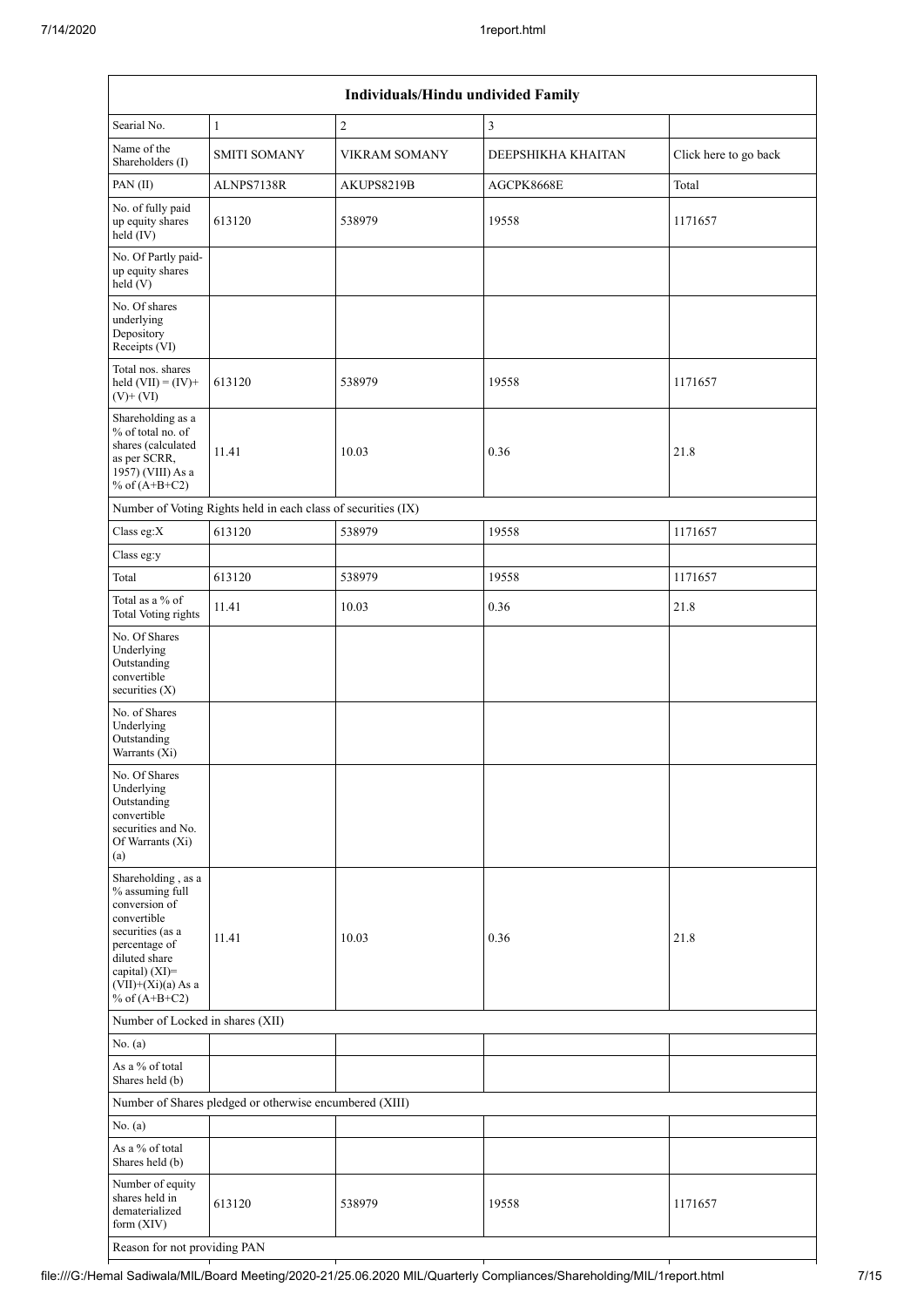| Reason for not<br>providing PAN |  |  |
|---------------------------------|--|--|
| Shareholder type                |  |  |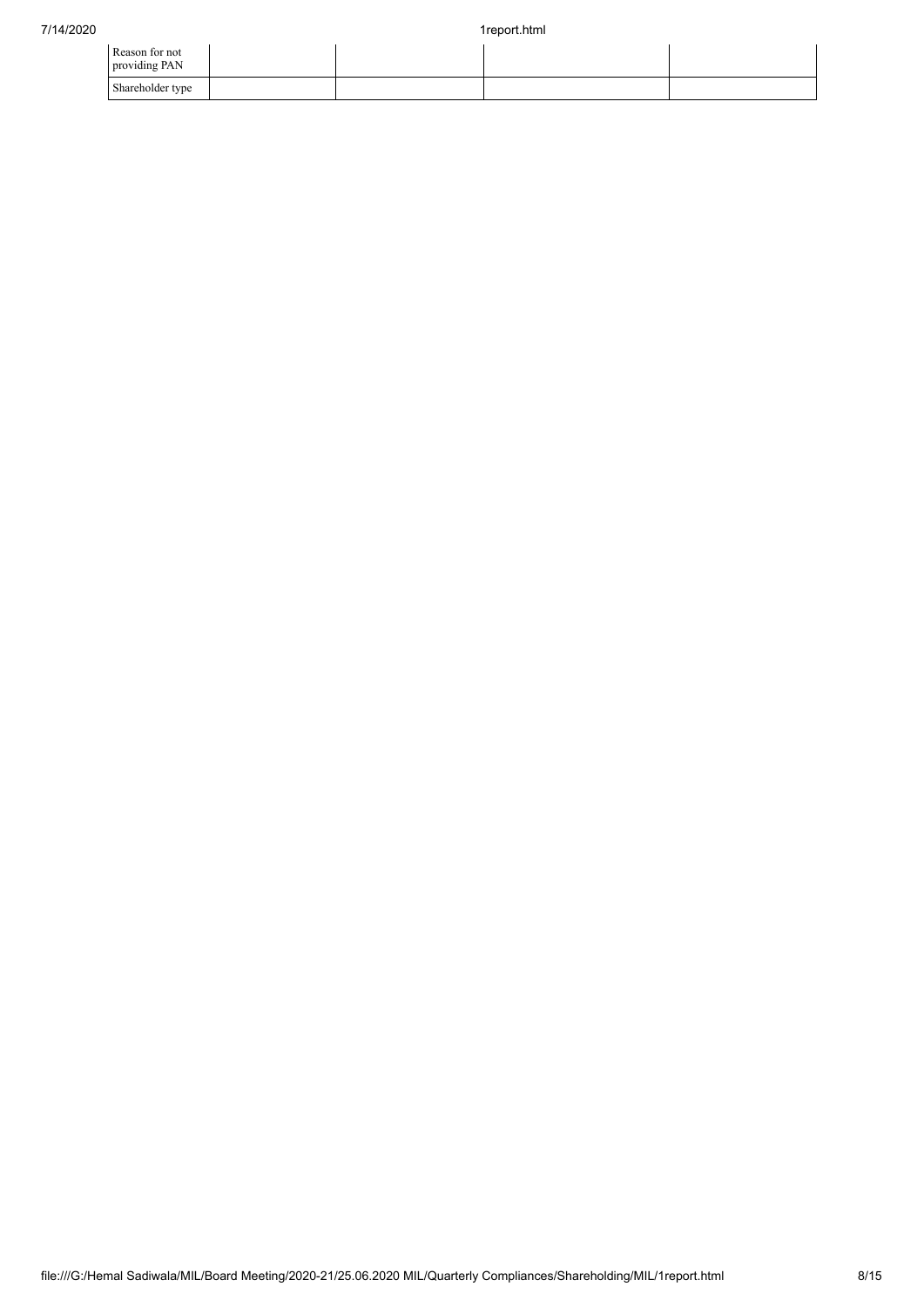| Any Other (specify)                                                                                                                                                                     |                                                                      |                                          |                                                                       |                                                                                        |                                                                         |                             |  |  |  |  |  |
|-----------------------------------------------------------------------------------------------------------------------------------------------------------------------------------------|----------------------------------------------------------------------|------------------------------------------|-----------------------------------------------------------------------|----------------------------------------------------------------------------------------|-------------------------------------------------------------------------|-----------------------------|--|--|--|--|--|
| Searial No.                                                                                                                                                                             | $\mathbf{1}$                                                         | $\overline{c}$                           | 3                                                                     | $\overline{4}$                                                                         | 5                                                                       |                             |  |  |  |  |  |
| Category                                                                                                                                                                                | <b>Bodies Corporate</b>                                              | <b>Bodies Corporate</b>                  | <b>Bodies Corporate</b>                                               | <b>Bodies Corporate</b>                                                                | <b>Bodies Corporate</b>                                                 | Click<br>here to<br>go back |  |  |  |  |  |
| Name of the<br>Shareholders (I)                                                                                                                                                         | <b>VIKRAM</b><br><b>INVESTMENTS</b><br><b>COMPANY</b><br>PRIVATE LTD | <b>MADHUSUDAN</b><br><b>HOLDINGS LTD</b> | <b>REKHA</b><br><b>COMMERCIAL</b><br><b>PRIVATE</b><br><b>LIMITED</b> | <b>TRISURE</b><br><b>PROMOTIONS &amp;</b><br><b>TRADINGS PRIVATE</b><br><b>LIMITED</b> | <b>SUVINAY</b><br><b>TRADING &amp;</b><br><b>INVESTMENT</b><br>CO. LTD. |                             |  |  |  |  |  |
| PAN(II)                                                                                                                                                                                 | AAACV8550B                                                           | AABCM9199E                               | AABCR2773F                                                            | AAACT9850G                                                                             | AAECS4315B                                                              | Total                       |  |  |  |  |  |
| No. of the<br>Shareholders (I)                                                                                                                                                          | 1                                                                    | $\mathbf{1}$                             | $\mathbf{1}$                                                          | 1                                                                                      | $\mathbf{1}$                                                            | 5                           |  |  |  |  |  |
| No. of fully paid<br>up equity shares<br>held $(IV)$                                                                                                                                    | 936640                                                               | 440600                                   | 266194                                                                | 242200                                                                                 | 129710                                                                  | 2015344                     |  |  |  |  |  |
| No. Of Partly paid-<br>up equity shares<br>held (V)                                                                                                                                     |                                                                      |                                          |                                                                       |                                                                                        |                                                                         |                             |  |  |  |  |  |
| No. Of shares<br>underlying<br>Depository<br>Receipts (VI)                                                                                                                              |                                                                      |                                          |                                                                       |                                                                                        |                                                                         |                             |  |  |  |  |  |
| Total nos. shares<br>held $(VII) = (IV) +$<br>$(V)$ + $(VI)$                                                                                                                            | 936640                                                               | 440600                                   | 266194                                                                | 242200                                                                                 | 129710                                                                  | 2015344                     |  |  |  |  |  |
| Shareholding as a<br>% of total no. of<br>shares (calculated<br>as per SCRR,<br>1957) (VIII) As a<br>% of $(A+B+C2)$                                                                    | 17.43                                                                | 8.2                                      | 4.95                                                                  | 4.51                                                                                   | 2.41                                                                    | 37.49                       |  |  |  |  |  |
|                                                                                                                                                                                         | Number of Voting Rights held in each class of securities (IX)        |                                          |                                                                       |                                                                                        |                                                                         |                             |  |  |  |  |  |
| Class eg: X                                                                                                                                                                             | 936640                                                               | 440600                                   | 266194                                                                | 242200                                                                                 | 129710                                                                  | 2015344                     |  |  |  |  |  |
| Class eg:y                                                                                                                                                                              |                                                                      |                                          |                                                                       |                                                                                        |                                                                         |                             |  |  |  |  |  |
| Total                                                                                                                                                                                   | 936640                                                               | 440600                                   | 266194                                                                | 242200                                                                                 | 129710                                                                  | 2015344                     |  |  |  |  |  |
| Total as a % of<br>Total Voting rights                                                                                                                                                  | 17.43                                                                | 8.2                                      | 4.95                                                                  | 4.51                                                                                   | 2.41                                                                    | 37.49                       |  |  |  |  |  |
| No. Of Shares<br>Underlying<br>Outstanding<br>convertible<br>securities (X)                                                                                                             |                                                                      |                                          |                                                                       |                                                                                        |                                                                         |                             |  |  |  |  |  |
| No. of Shares<br>Underlying<br>Outstanding<br>Warrants (Xi)                                                                                                                             |                                                                      |                                          |                                                                       |                                                                                        |                                                                         |                             |  |  |  |  |  |
| No. Of Shares<br>Underlying<br>Outstanding<br>convertible<br>securities and No.<br>Of Warrants (Xi)<br>(a)                                                                              |                                                                      |                                          |                                                                       |                                                                                        |                                                                         |                             |  |  |  |  |  |
| Shareholding, as a<br>% assuming full<br>conversion of<br>convertible<br>securities (as a<br>percentage of<br>diluted share<br>capital) $(XI)$ =<br>$(VII)+(X)$ As a %<br>of $(A+B+C2)$ | 17.43                                                                | 8.2                                      | 4.95                                                                  | 4.51                                                                                   | 2.41                                                                    | 37.49                       |  |  |  |  |  |
| Number of Locked in shares (XII)                                                                                                                                                        |                                                                      |                                          |                                                                       |                                                                                        |                                                                         |                             |  |  |  |  |  |
| No. (a)                                                                                                                                                                                 |                                                                      |                                          |                                                                       |                                                                                        |                                                                         |                             |  |  |  |  |  |
| As a % of total<br>Shares held (b)                                                                                                                                                      |                                                                      |                                          |                                                                       |                                                                                        |                                                                         |                             |  |  |  |  |  |
|                                                                                                                                                                                         | Number of Shares pledged or otherwise encumbered (XIII)              |                                          |                                                                       |                                                                                        |                                                                         |                             |  |  |  |  |  |
| No. (a)                                                                                                                                                                                 |                                                                      |                                          |                                                                       |                                                                                        |                                                                         |                             |  |  |  |  |  |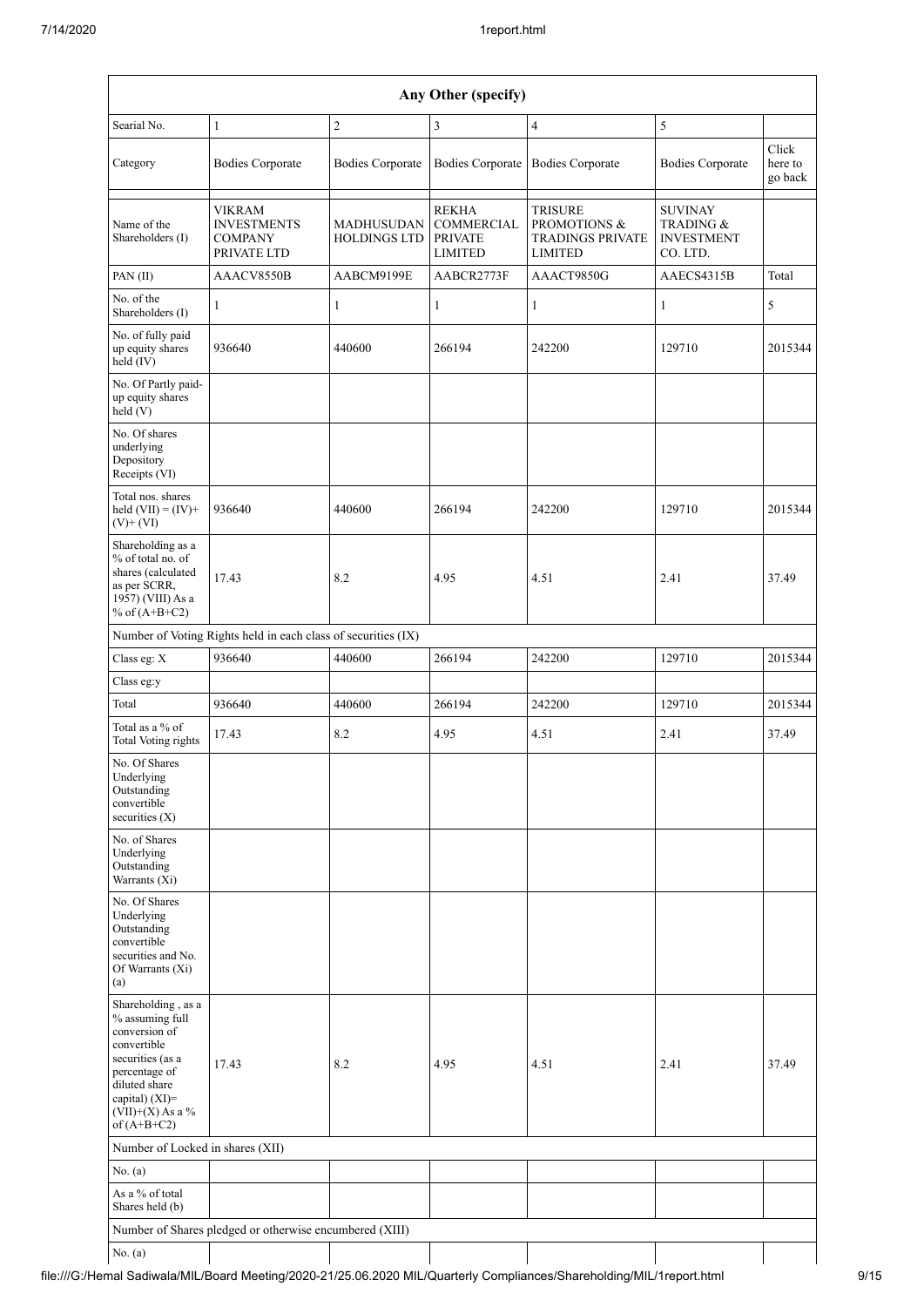## 7/14/2020 1report.html

| As a % of total<br>Shares held (b)                                   |        |        |        |        |        |         |
|----------------------------------------------------------------------|--------|--------|--------|--------|--------|---------|
| Number of equity<br>shares held in<br>dematerialized<br>form $(XIV)$ | 936640 | 440600 | 266194 | 242200 | 129710 | 2015344 |
| Reason for not providing PAN                                         |        |        |        |        |        |         |
| Reason for not<br>providing PAN                                      |        |        |        |        |        |         |
| Shareholder type                                                     |        |        |        |        |        |         |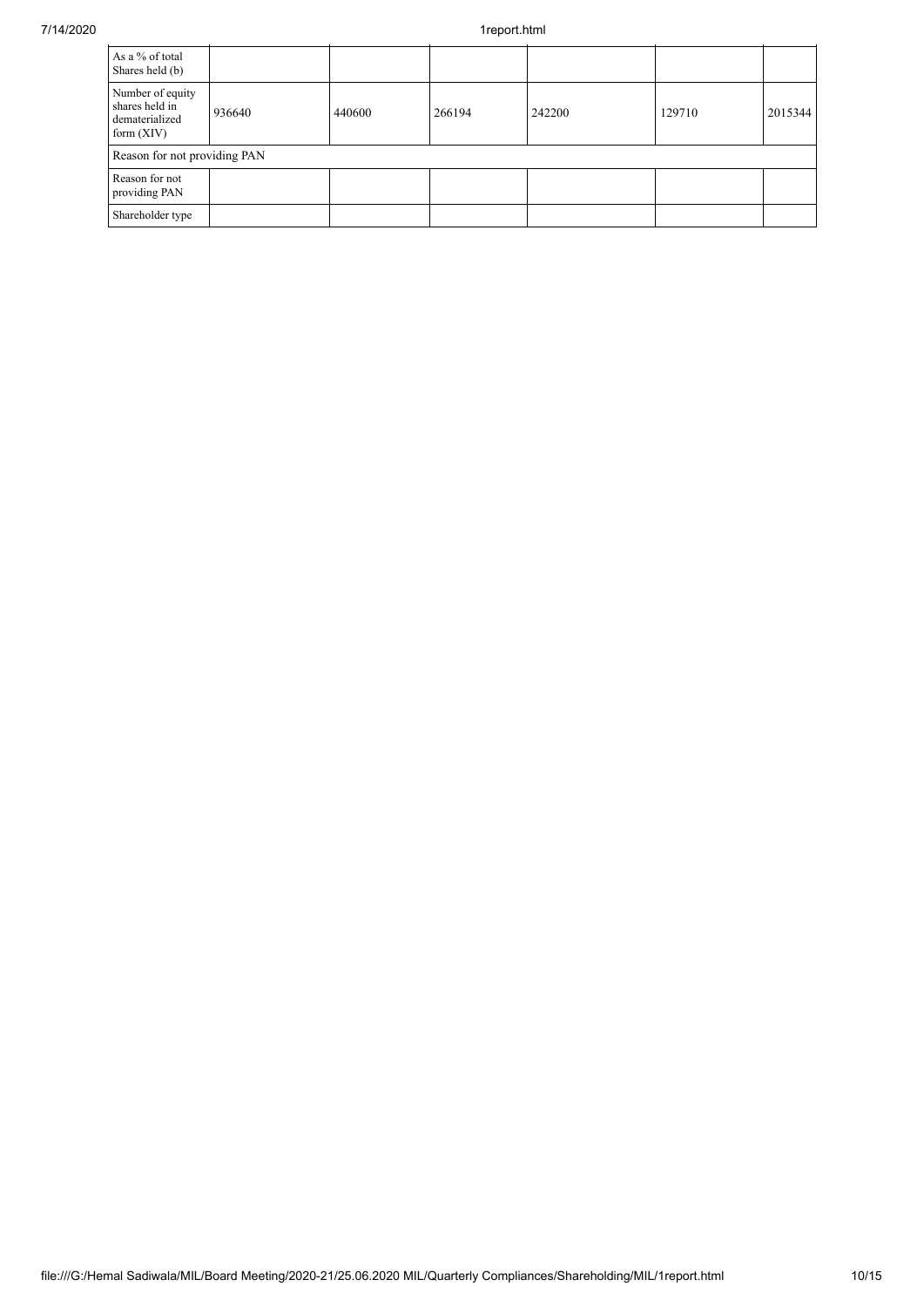| <b>Insurance Companies</b>                                                                                                                                                              |                                                               |                                                         |                          |  |  |  |  |  |  |
|-----------------------------------------------------------------------------------------------------------------------------------------------------------------------------------------|---------------------------------------------------------------|---------------------------------------------------------|--------------------------|--|--|--|--|--|--|
| Searial No.                                                                                                                                                                             | $\mathbf{1}$                                                  | $\overline{c}$                                          |                          |  |  |  |  |  |  |
| Name of the<br>Shareholders (I)                                                                                                                                                         | LIFE INSURANCE CORPORATION OF<br><b>INDIA</b>                 | <b>GENERAL INSURANCE CORPORATION OF</b><br><b>INDIA</b> | Click here to go<br>back |  |  |  |  |  |  |
| PAN(II)                                                                                                                                                                                 | AAACL0582H                                                    | AAACG0615N                                              | Total                    |  |  |  |  |  |  |
| No. of fully paid<br>up equity shares<br>$held$ (IV)                                                                                                                                    | 150029                                                        | 98948                                                   | 248977                   |  |  |  |  |  |  |
| No. Of Partly paid-<br>up equity shares<br>held(V)                                                                                                                                      |                                                               |                                                         |                          |  |  |  |  |  |  |
| No. Of shares<br>underlying<br>Depository<br>Receipts (VI)                                                                                                                              |                                                               |                                                         |                          |  |  |  |  |  |  |
| Total nos. shares<br>held $(VII) = (IV) +$<br>$(V)+(VI)$                                                                                                                                | 150029                                                        | 98948                                                   | 248977                   |  |  |  |  |  |  |
| Shareholding as a<br>% of total no. of<br>shares (calculated<br>as per SCRR,<br>1957) (VIII) As a<br>% of $(A+B+C2)$                                                                    | 2.79                                                          | 1.84                                                    | 4.63                     |  |  |  |  |  |  |
|                                                                                                                                                                                         | Number of Voting Rights held in each class of securities (IX) |                                                         |                          |  |  |  |  |  |  |
| Class eg: X                                                                                                                                                                             | 150029                                                        | 98948                                                   | 248977                   |  |  |  |  |  |  |
| Class eg:y                                                                                                                                                                              |                                                               |                                                         |                          |  |  |  |  |  |  |
| Total                                                                                                                                                                                   | 150029                                                        | 98948                                                   | 248977                   |  |  |  |  |  |  |
| Total as a % of<br><b>Total Voting rights</b>                                                                                                                                           | 2.79                                                          | 1.84                                                    | 4.63                     |  |  |  |  |  |  |
| No. Of Shares<br>Underlying<br>Outstanding<br>convertible<br>securities (X)                                                                                                             |                                                               |                                                         |                          |  |  |  |  |  |  |
| No. of Shares<br>Underlying<br>Outstanding<br>Warrants (Xi)                                                                                                                             |                                                               |                                                         |                          |  |  |  |  |  |  |
| No. Of Shares<br>Underlying<br>Outstanding<br>convertible<br>securities and No.<br>Of Warrants (Xi)<br>(a)                                                                              |                                                               |                                                         |                          |  |  |  |  |  |  |
| Shareholding, as a<br>% assuming full<br>conversion of<br>convertible<br>securities (as a<br>percentage of<br>diluted share<br>capital) $(XI)$ =<br>$(VII)+(X)$ As a %<br>of $(A+B+C2)$ | 2.79                                                          | 1.84                                                    | 4.63                     |  |  |  |  |  |  |
| Number of Locked in shares (XII)                                                                                                                                                        |                                                               |                                                         |                          |  |  |  |  |  |  |
| No. (a)                                                                                                                                                                                 |                                                               |                                                         |                          |  |  |  |  |  |  |
| As a % of total<br>Shares held (b)                                                                                                                                                      |                                                               |                                                         |                          |  |  |  |  |  |  |
| Number of equity<br>shares held in<br>dematerialized<br>form $(XIV)$                                                                                                                    | 150029                                                        | 98948                                                   | 248977                   |  |  |  |  |  |  |
| Reason for not providing PAN                                                                                                                                                            |                                                               |                                                         |                          |  |  |  |  |  |  |
| Reason for not<br>providing PAN                                                                                                                                                         |                                                               |                                                         |                          |  |  |  |  |  |  |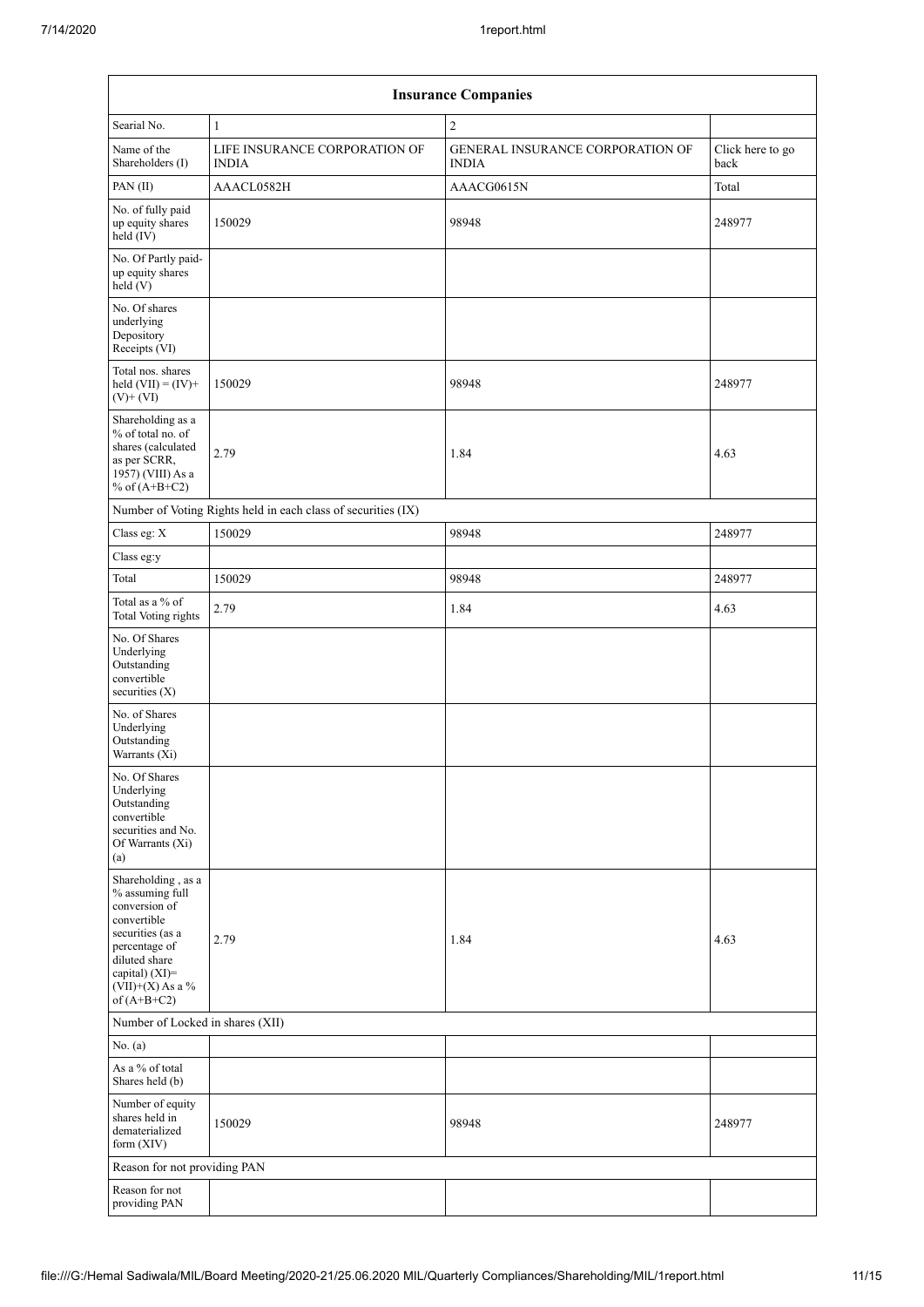| Individuals - ii. Individual shareholders holding nominal share capital in excess of Rs. 2 lakhs.                                                                                    |                                        |                                                               |                                     |                                |                                                 |                          |  |  |  |  |  |
|--------------------------------------------------------------------------------------------------------------------------------------------------------------------------------------|----------------------------------------|---------------------------------------------------------------|-------------------------------------|--------------------------------|-------------------------------------------------|--------------------------|--|--|--|--|--|
| Searial No.                                                                                                                                                                          | $\mathbf{1}$                           | $\overline{c}$                                                | $\overline{\mathbf{3}}$             | $\overline{4}$                 | $\sqrt{5}$                                      |                          |  |  |  |  |  |
| Name of the<br>Shareholders (I)                                                                                                                                                      | <b>SAJAN</b><br><b>KUMAR</b><br>PASARI | <b>KAMAL</b><br>KUMAR<br><b>GOYAL</b>                         | <b>SHEO KUMAR</b><br><b>AGARWAL</b> | VINODCHANDRA<br>MULJIBHAI SHAH | <b>DIPAK</b><br><b>KANAYALAL</b><br><b>SHAH</b> | Click here to<br>go back |  |  |  |  |  |
| PAN(II)                                                                                                                                                                              | AFTPP9100J                             | ADNPG5104B                                                    | ACXPA0164E                          | ACWPS4784R                     | AVEPS4654B                                      | Total                    |  |  |  |  |  |
| No. of fully paid<br>up equity shares<br>held $(IV)$                                                                                                                                 | 128570                                 | 105000                                                        | 81013                               | 63522                          | 55000                                           | 433105                   |  |  |  |  |  |
| No. Of Partly paid-<br>up equity shares<br>held (V)                                                                                                                                  |                                        |                                                               |                                     |                                |                                                 |                          |  |  |  |  |  |
| No. Of shares<br>underlying<br>Depository<br>Receipts (VI)                                                                                                                           |                                        |                                                               |                                     |                                |                                                 |                          |  |  |  |  |  |
| Total nos. shares<br>held $(VII) = (IV) +$<br>$(V)+(VI)$                                                                                                                             | 128570                                 | 105000                                                        | 81013                               | 63522                          | 55000                                           | 433105                   |  |  |  |  |  |
| Shareholding as a<br>% of total no. of<br>shares (calculated<br>as per SCRR,<br>1957) (VIII) As a<br>% of $(A+B+C2)$                                                                 | 2.39                                   | 1.95                                                          | 1.51                                | 1.18                           | 1.02                                            | 8.06                     |  |  |  |  |  |
|                                                                                                                                                                                      |                                        | Number of Voting Rights held in each class of securities (IX) |                                     |                                |                                                 |                          |  |  |  |  |  |
| Class eg: X                                                                                                                                                                          | 128570                                 | 105000                                                        | 81013                               | 63522                          | 55000                                           | 433105                   |  |  |  |  |  |
| Class eg:y                                                                                                                                                                           |                                        |                                                               |                                     |                                |                                                 |                          |  |  |  |  |  |
| Total                                                                                                                                                                                | 128570                                 | 105000                                                        | 81013                               | 63522                          | 55000                                           | 433105                   |  |  |  |  |  |
| Total as a $\%$ of<br><b>Total Voting rights</b>                                                                                                                                     | 2.39                                   | 1.95                                                          | 1.51                                | 1.18                           | 1.02                                            | 8.06                     |  |  |  |  |  |
| No. Of Shares<br>Underlying<br>Outstanding<br>convertible<br>securities (X)                                                                                                          |                                        |                                                               |                                     |                                |                                                 |                          |  |  |  |  |  |
| No. of Shares<br>Underlying<br>Outstanding<br>Warrants (Xi)                                                                                                                          |                                        |                                                               |                                     |                                |                                                 |                          |  |  |  |  |  |
| No. Of Shares<br>Underlying<br>Outstanding<br>convertible<br>securities and No.<br>Of Warrants (Xi)<br>(a)                                                                           |                                        |                                                               |                                     |                                |                                                 |                          |  |  |  |  |  |
| Shareholding, as a<br>% assuming full<br>conversion of<br>convertible<br>securities (as a<br>percentage of<br>diluted share<br>capital) (XI)=<br>$(VII)+(X)$ As a %<br>of $(A+B+C2)$ | 2.39                                   | 1.95                                                          | 1.51                                | 1.18                           | 1.02                                            | 8.06                     |  |  |  |  |  |
| Number of Locked in shares (XII)                                                                                                                                                     |                                        |                                                               |                                     |                                |                                                 |                          |  |  |  |  |  |
| No. (a)                                                                                                                                                                              |                                        |                                                               |                                     |                                |                                                 |                          |  |  |  |  |  |
| As a % of total<br>Shares held (b)                                                                                                                                                   |                                        |                                                               |                                     |                                |                                                 |                          |  |  |  |  |  |
| Number of equity<br>shares held in<br>dematerialized<br>form (XIV)                                                                                                                   | 128570                                 | 105000                                                        | 81013                               | 63522                          | 55000                                           | 433105                   |  |  |  |  |  |
| Reason for not providing PAN                                                                                                                                                         |                                        |                                                               |                                     |                                |                                                 |                          |  |  |  |  |  |
| Reason for not<br>providing PAN                                                                                                                                                      |                                        |                                                               |                                     |                                |                                                 |                          |  |  |  |  |  |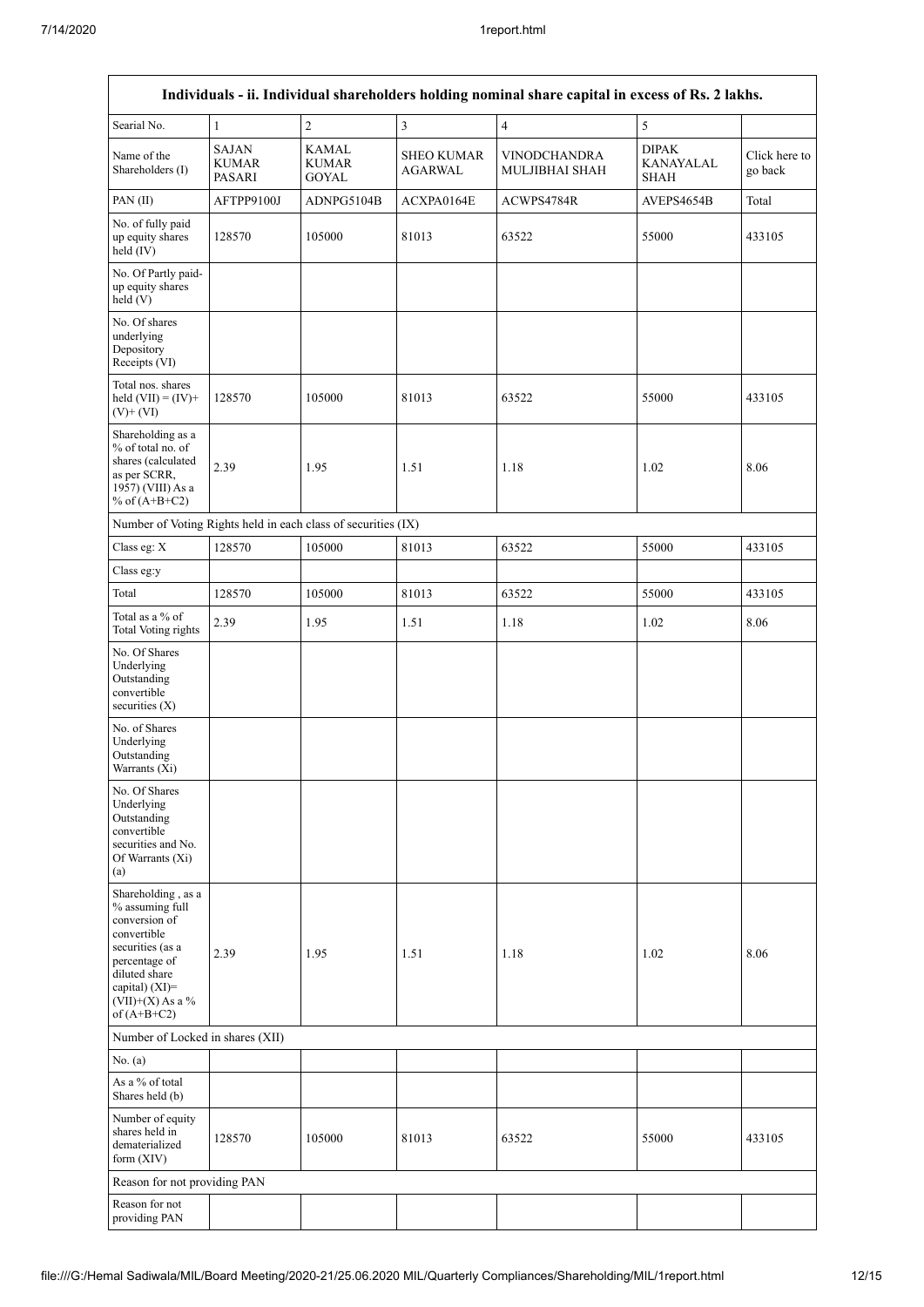| Any Other (specify)                                                                                                                                                                  |                            |                                                    |                |                              |                          |  |  |  |  |
|--------------------------------------------------------------------------------------------------------------------------------------------------------------------------------------|----------------------------|----------------------------------------------------|----------------|------------------------------|--------------------------|--|--|--|--|
| Searial No.                                                                                                                                                                          | $\mathbf{1}$               | $\sqrt{2}$                                         | $\mathfrak{Z}$ | $\overline{4}$               |                          |  |  |  |  |
| Category                                                                                                                                                                             | <b>Bodies</b><br>Corporate | <b>Bodies Corporate</b>                            | <b>HUF</b>     | Non-Resident Indian<br>(NRI) |                          |  |  |  |  |
| Category / More<br>than 1 percentage                                                                                                                                                 | Category                   | More than 1 percentage of shareholding             | Category       | Category                     |                          |  |  |  |  |
| Name of the<br>Shareholders (I)                                                                                                                                                      |                            | S KUMAR AND SONS HOLDING PRIVATE<br><b>LIMITED</b> |                |                              | Click here to go<br>back |  |  |  |  |
| PAN(II)                                                                                                                                                                              |                            | AADCS6754K                                         |                |                              | Total                    |  |  |  |  |
| No. of the<br>Shareholders (I)                                                                                                                                                       | 42                         | $\mathbf{1}$                                       | 53             | 10                           | 105                      |  |  |  |  |
| No. of fully paid<br>up equity shares<br>$\text{held}(\text{IV})$                                                                                                                    | 253708                     | 186987                                             | 35044          | 15526                        | 304278                   |  |  |  |  |
| No. Of Partly paid-<br>up equity shares<br>held (V)                                                                                                                                  |                            |                                                    |                |                              |                          |  |  |  |  |
| No. Of shares<br>underlying<br>Depository<br>Receipts (VI)                                                                                                                           |                            |                                                    |                |                              |                          |  |  |  |  |
| Total nos. shares<br>held $(VII) = (IV) +$<br>$(V)+(VI)$                                                                                                                             | 253708                     | 186987                                             | 35044          | 15526                        | 304278                   |  |  |  |  |
| Shareholding as a<br>% of total no. of<br>shares (calculated<br>as per SCRR,<br>1957) (VIII) As a<br>% of $(A+B+C2)$                                                                 | 4.72                       | 3.48                                               | 0.65           | 0.29                         | 5.66                     |  |  |  |  |
| Number of Voting Rights held in each class of securities (IX)                                                                                                                        |                            |                                                    |                |                              |                          |  |  |  |  |
| Class eg: X                                                                                                                                                                          | 253708                     | 186987                                             | 35044          | 15526                        | 304278                   |  |  |  |  |
| Class eg:y                                                                                                                                                                           |                            |                                                    |                |                              |                          |  |  |  |  |
| Total                                                                                                                                                                                | 253708                     | 186987                                             | 35044          | 15526                        | 304278                   |  |  |  |  |
| Total as a % of<br>Total Voting rights                                                                                                                                               | 4.72                       | 3.48                                               | 0.65           | 0.29                         | 5.66                     |  |  |  |  |
| No. Of Shares<br>Underlying<br>Outstanding<br>convertible<br>securities $(X)$                                                                                                        |                            |                                                    |                |                              |                          |  |  |  |  |
| No. of Shares<br>Underlying<br>Outstanding<br>Warrants (Xi)                                                                                                                          |                            |                                                    |                |                              |                          |  |  |  |  |
| No. Of Shares<br>Underlying<br>Outstanding<br>convertible<br>securities and No.<br>Of Warrants (Xi)<br>(a)                                                                           |                            |                                                    |                |                              |                          |  |  |  |  |
| Shareholding, as a<br>% assuming full<br>conversion of<br>convertible<br>securities (as a<br>percentage of<br>diluted share<br>capital) (XI)=<br>$(VII)+(X)$ As a %<br>of $(A+B+C2)$ | 4.72                       | 3.48                                               | 0.65           | 0.29                         | 5.66                     |  |  |  |  |
| Number of Locked in shares (XII)                                                                                                                                                     |                            |                                                    |                |                              |                          |  |  |  |  |
| No. (a)                                                                                                                                                                              |                            |                                                    |                |                              |                          |  |  |  |  |
| As a % of total<br>Shares held (b)                                                                                                                                                   |                            |                                                    |                |                              |                          |  |  |  |  |
| Number of equity<br>shares held in<br>dematerialized<br>form $(XIV)$                                                                                                                 | 245688                     | 186987                                             | 34794          | 15176                        | 295658                   |  |  |  |  |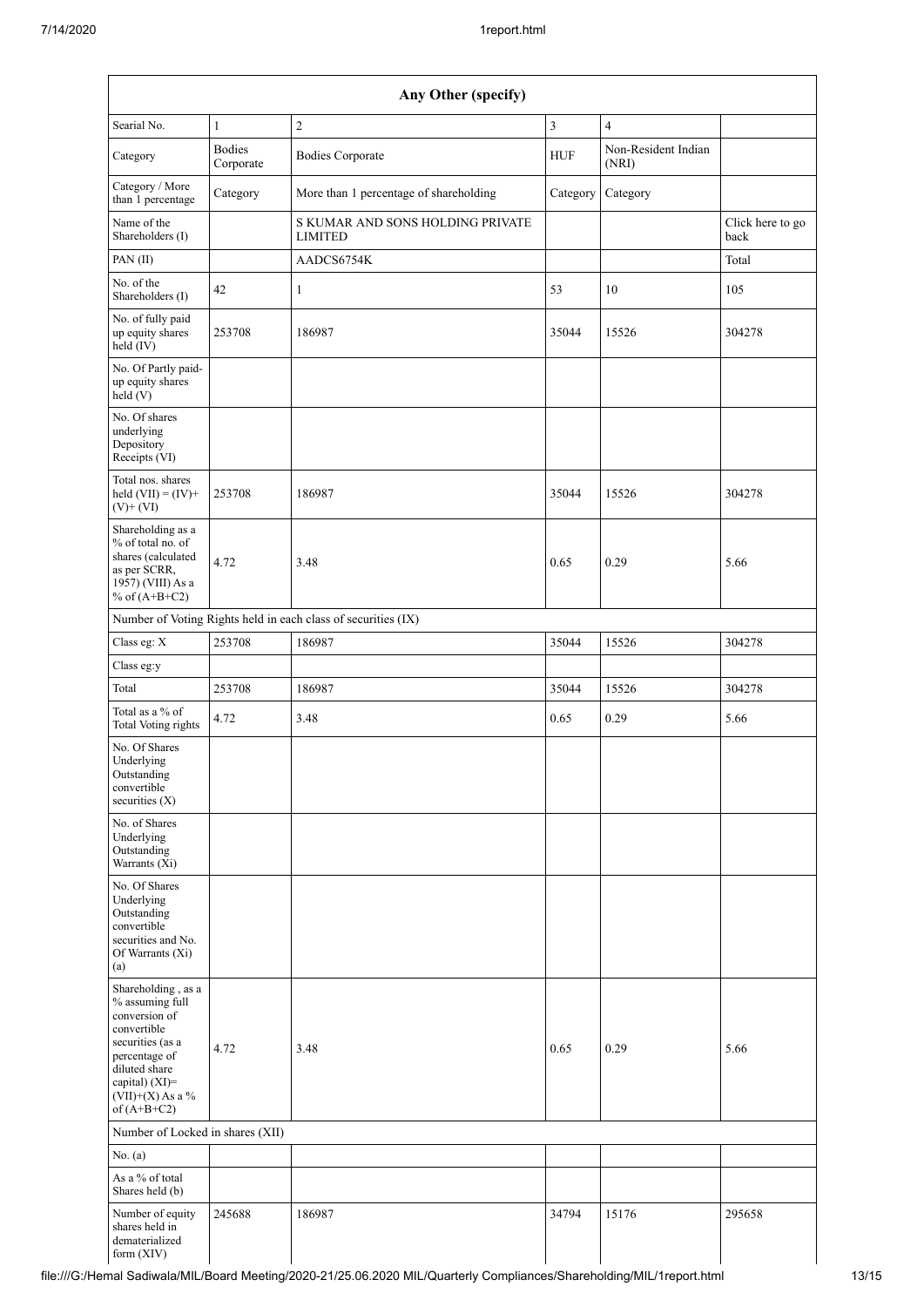| Reason for not providing PAN    |  |  |  |  |  |  |  |  |
|---------------------------------|--|--|--|--|--|--|--|--|
| Reason for not<br>providing PAN |  |  |  |  |  |  |  |  |